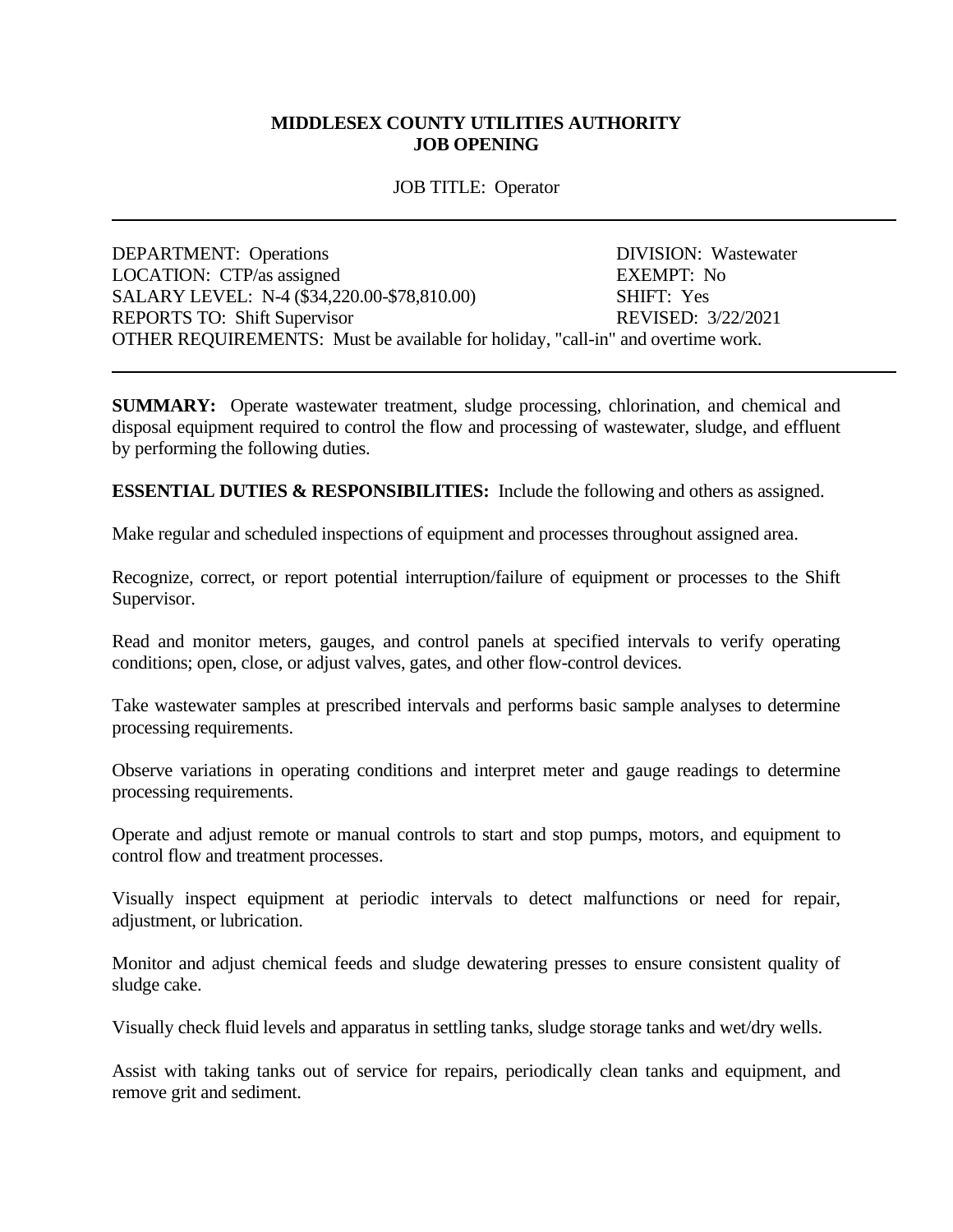Perform assigned preventive maintenance and cleaning of equipment, work and employee areas daily and perform other duties as required.

Record operation and maintenance actions as well as gauge and meter readings taken during shift in operator logbook and/or log sheets.

Assist in conducting on-the-job training of new operators as assigned.

When assigned to the Operations Desk, serves as the MCUA's Communications Officer / Telephone Operator for off-hours and weekends and monitors the CTP's operation via SCADA.

Comply with applicable safety and health policies and procedures and performs other duties as assigned.

**QUALIFICATION REQUIREMENTS:** To perform this job successfully, an individual must be able to perform each essential duty satisfactorily. The requirements listed below are representative of the knowledge, skill, and/or ability required.

**EDUCATION and/or EXPERIENCE:** High School Diploma or General Equivalency Diploma (GED); one (1) year related experience and/or training in a wastewater, industrial treatment plant or related industry; or equivalent combination of education and experience.

**LANGUAGE SKILLS:** Ability to read, analyze, and interpret general information, technical procedures, or governmental regulations. Ability to write reports and present information. Ability to communicate effectively communicate verbally.

**MATHEMATICAL SKILLS:** Ability to add, subtract, multiply, and divide in all units of measure, using whole numbers, common fractions, and decimals. Ability to compute rate, ratio and percent.

**OTHER SKILLS and ABILITIES:** Knowledge of controls, operation and basic maintenance and repair of equipment and machinery involved in wastewater treatment such as pumps, motors, and electrical equipment. Knowledge of methods, principles, techniques and practices of wastewater testing and treatment procedures. Basic understanding of influent flow volumes and ability to adjust equipment to control flows in adverse weather conditions. Ability to organize and carry out specific assignments. Ability to read and interpret documents such as safety rules, operating and maintenance instructions, and procedure manuals. Ability to write routine log reports.

**LICENSES:** Must possess a valid New Jersey Driver's License and meet Authority insurance requirements. Completion of Introduction to Water and Wastewater course upon award of position is preferred.

**PHYSICAL DEMANDS:** While performing the duties of this job, the employee is regularly required to stand; walk; have manual dexterity; reach with hands and arms; and smell. The employee frequently is required to climb or balance and stoop, kneel, crouch, or crawl. The